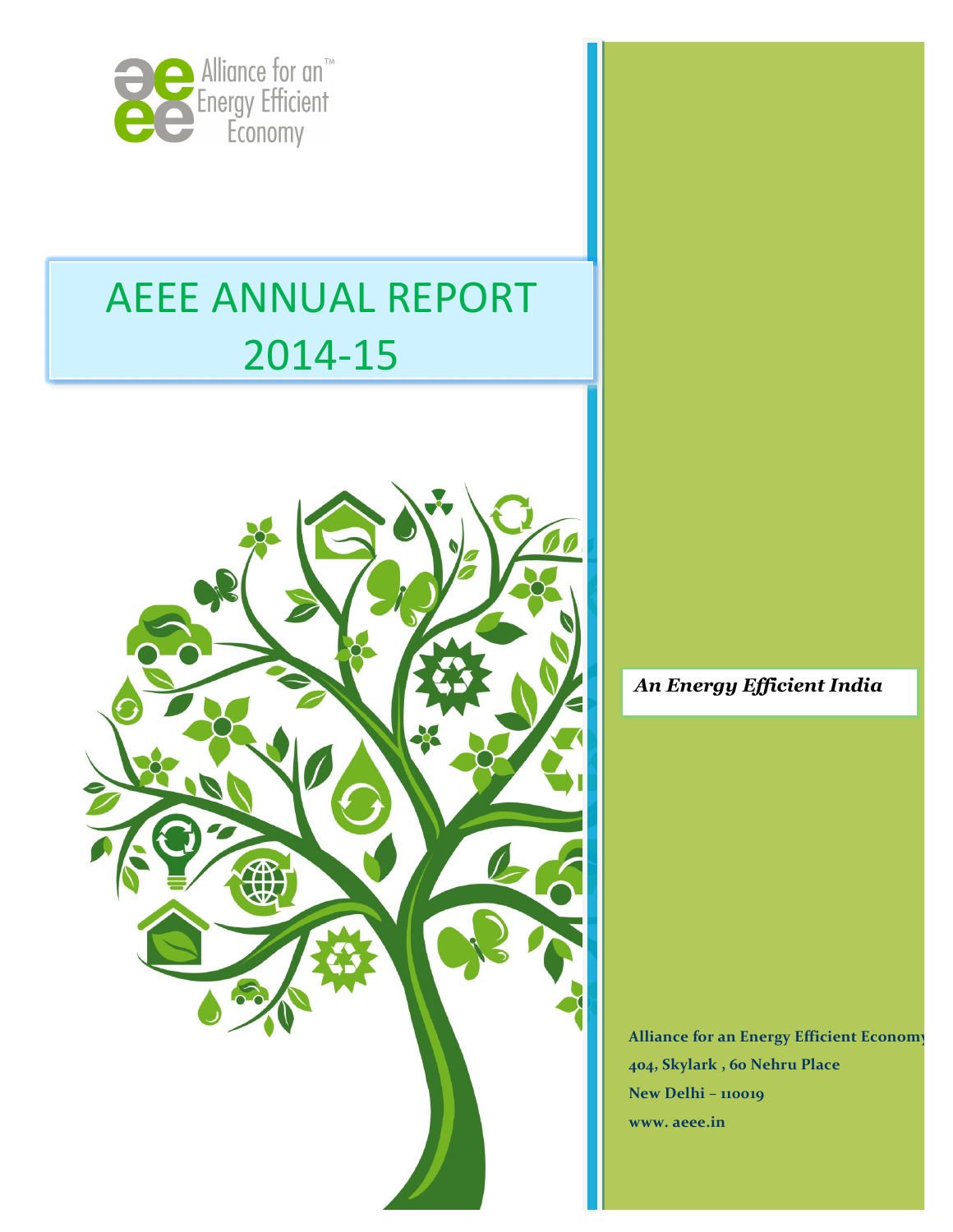

## **Table of Contents**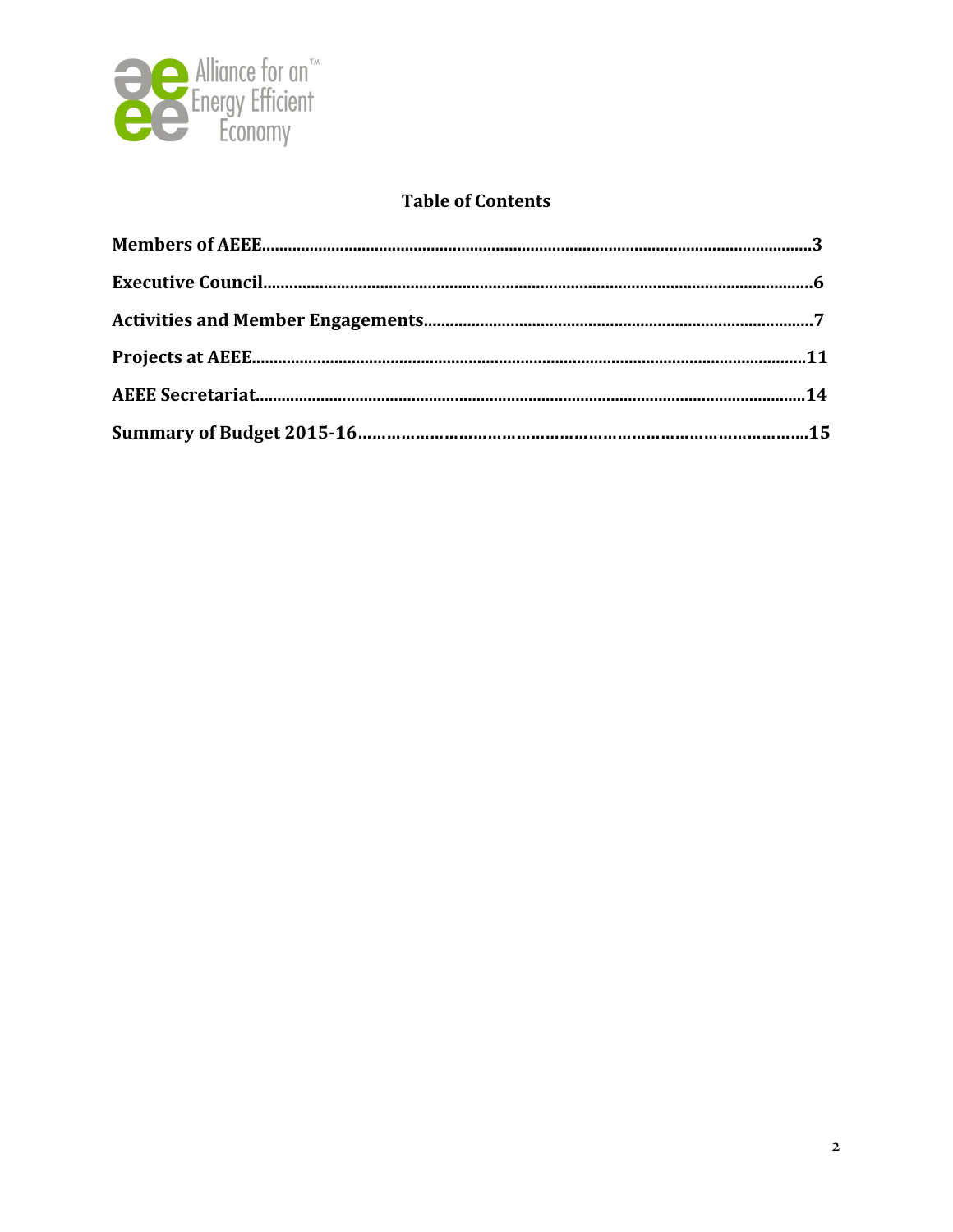

## **Members at AEEE 2014-15**

AEEE members represent various segments of the energy efficiency industry - Technology, Equipment and Service providers and as well as end-users of energy, committed to energy efficiency. AEEE members also include reputed research and academic organizations. AEEE has a participatory approach involving members and seeking guidance from its knowledge partners and peer organizations.

## **LARGE CORPORATE MEMBERS**

- 1 Grundfos Pumps India Pvt. Ltd. www.grundfos.com
- 2 Schneider Electric India Pvt. Ltd. www.schneider-electric.co.in
- 3 SKF India Limited www.skfindia.com
- 

4 Siemens Limited www.siemens.com/buildingtechnologies

AEEE was launched on 7 Nov 2008 by Conzery Systems, Grundfos Pumps, Schneider-Electric & Thermax Ltd and USAID ECO-III Project Partners – International Resources Group and Alliance to Save Energy

## **UTILITIES AND GOVT ORGANIZATIONS**

- 5 Bangalore Electricity Supply Co Ltd (BESCOM) www.bescom.org
- 6 Energy Efficiency Services Limited (EESL) www.eesl.co.in
- 7 NPC-Centre of Excellence Training in Energy Efficiency (CETEE)

www.cetee.in

8 Tata Power Delhi Distribution Ltd. www.ndpl.com

## **MEMBERS**

- 9 Academy for Conservation of Energy www.syguruace.com
- 10 AECOM India Pvt. Ltd. www.spectralservices.net
- 11 A.T.E. Enterprises Pvt. Ltd. www.ateindia.com
- 12 Alien Energy Pvt. Ltd. www.alienenergy.in
- 
- 14 Amplebit Energy Solutions Pvt. Ltd. www.amplebitenergy.com
- 15 Athena Infonomics India Pvt. Ltd. www.athenainfonomics.in
- 16 CEPT University **Example 20** and the state www.cept.ac.in
- 17 Ckinetics Consulting Services Pvt. Ltd. www.cKinetics.com

13 Alternative Futures metal www.alternativefutures.org.in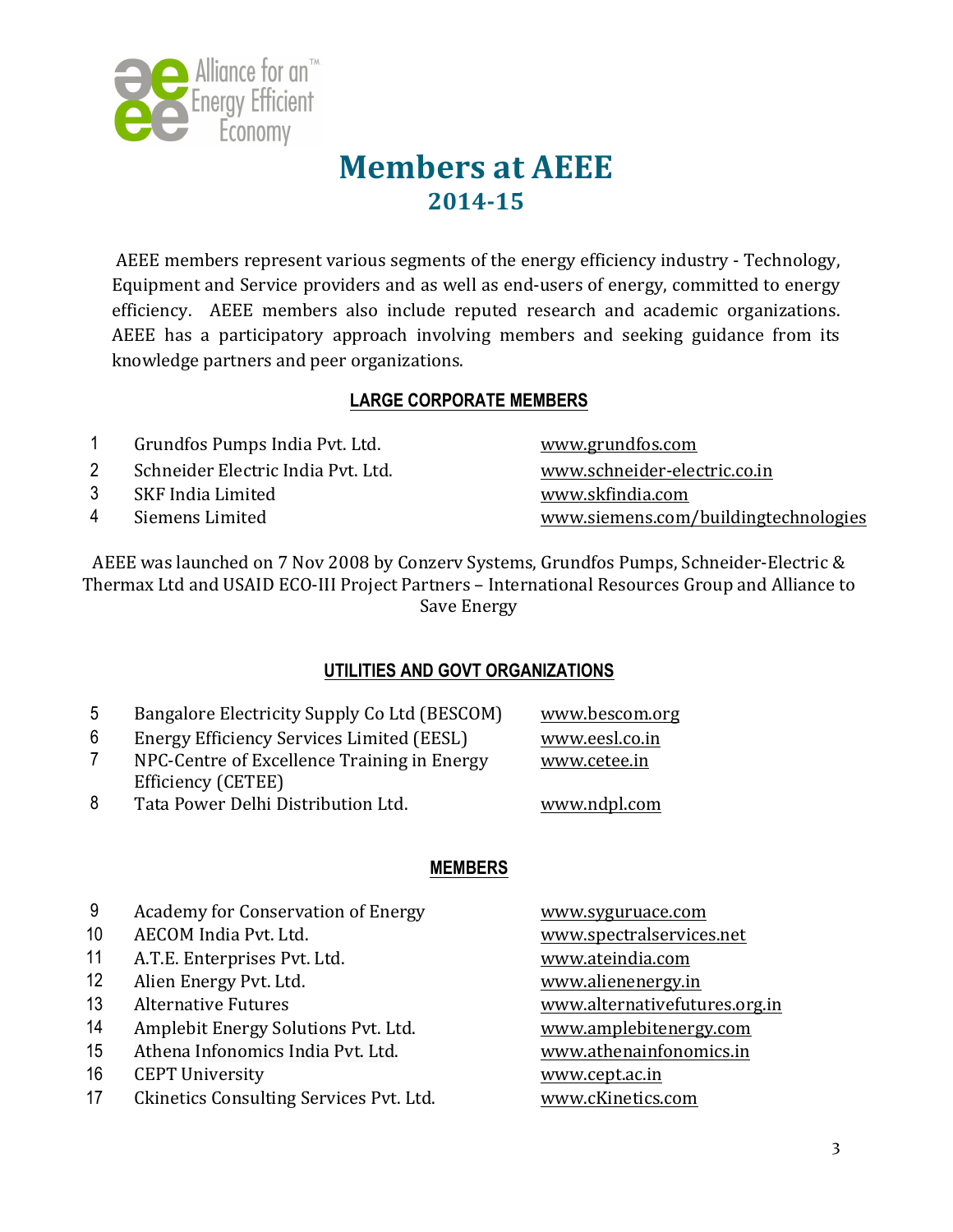

- 18 Customized Energy Solutions The Music Communications www.ces-ltd.com
- 19 Conssul Energy Pvt. Ltd. www.conssulenergy.com
- 20 Development Environergy Services Limited http://www.deslenergy.com/
- 21 E-CUBE Energy Trading Pvt Ltd www.eetpl.in
- 22 Energy Tech Consultants Pvt. Ltd. www.energytechconsultants.net
- 23 Emergent Ventures India **Exercise 23** Www.emergent-ventures.com
- 24 Ecoaxis Systems Pvt Ltd. www.ecoaxisindia.com
- 25 GP Green Energy Systems Pvt. Ltd. www.gpgreenenergy.com
- 26 International Institute for Energy Conservation (IIEC) India
- 27 IKN Engineering India Pvt. Ltd. www.ikn.eu
- 28 IT Power Consulting Pvt. Ltd. www.itpower.co.in
- 29 MP Ensystems Advisory Pvt. Ltd. www.mpensystems.com
- 30 Paharpur Business Centre **Example 20 Finance WWW.pbcnet.com**
- 31 Pankaj Power Solutions Pvt. Ltd. www.pankajpower.com
- 
- 33 See Tech Solutions Pvt. Ltd. www.letsconserve.org
- 
- 
- 36 Unidyne Energy Environment Systems Pvt. Ltd. www.unidyne-energy.com
- 37 UVK Rrishna Mohan Rao Associates **WWW.uvka.net**
- 

www.iiec.org

32 ps Collective www.ps.collective.in 34 Skyshade Daylights Pvt. Ltd. www.skyshadedaylights.com 35 Tide Technocrats **and Struth and Struth and Struth and Technocrats.com** 38 Wipro Eco Energy **Windows** WWW.wiproeconenergy.com

#### **ASSOCIATES**

39 Exalt Sustainable Energy and Automation **Services** 

www.exaltesco.com

#### **EVENTS/PROJECT PARTNERS**

- 1 Bharat Bijlee Pvt. Ltd. www.bharatbijlee.com
- 2 FL Smidth Pvt. Ltd. www.flsmidth.com
- 
- 4 Karnataka Renewable Energy Devt. Ltd www.kredle.kar.nic.in
- 5 Society of Energy Engineers & Managers www.energyprofessional.com
- 6 Deloitte Touche Tohmatsu India Pvt. Ltd. www.deloitte.com
- 7 PricewaterhouseCoopers (PWC) www.pwc.com

3 Forbes Marshall **3** Forbes Marshall **WE** Forbesman WWW.forbesmarshall.com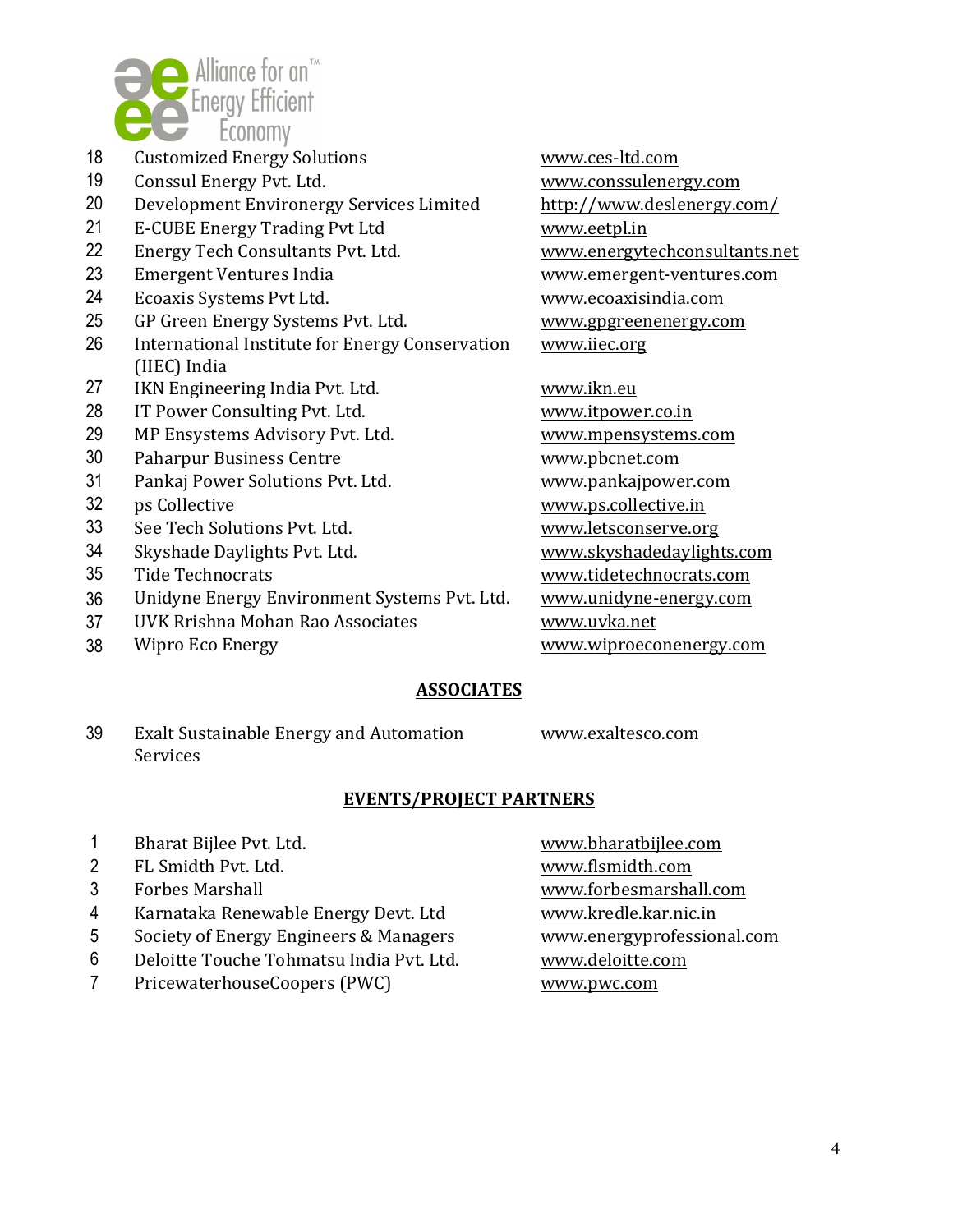

#### **MOU PARTNERS**

|   | Association of Energy Engineers-Delhi NCR             | www.aeecenter.org |
|---|-------------------------------------------------------|-------------------|
| 2 | <b>Alliance to Save Energy</b>                        | www.ase.org       |
| 3 | cKinetics / Sustainability Outlook                    | www.ckinetics.com |
| 4 | Institute of Sustainable Communities, Vermont,        | www.iscvt.org     |
|   | <b>USA</b>                                            |                   |
| 5 | Lawrence Berkeley National Laboratory                 | www.lbnl.gov      |
| 6 | <b>PManifold Business Solutions for India Utility</b> | www.pManifold.com |
|   | Knowledge                                             |                   |
|   | American Council for an Energy Efficient              | www.aceee.org     |
|   | Economy                                               |                   |
|   |                                                       |                   |

## **AEEE AFFILIATIONS**

- 1. Efficiency Valuation Organization (EVO) www.evo-world.org
- 2. Indian Green Building Council (IGBC) www.igbc.in
- 

3. Confederation Indian Industry (CII)<br>
4. Madras Management Association Chennai (MMA) www.mmachennai.org 4. Madras Management Association Chennai (MMA)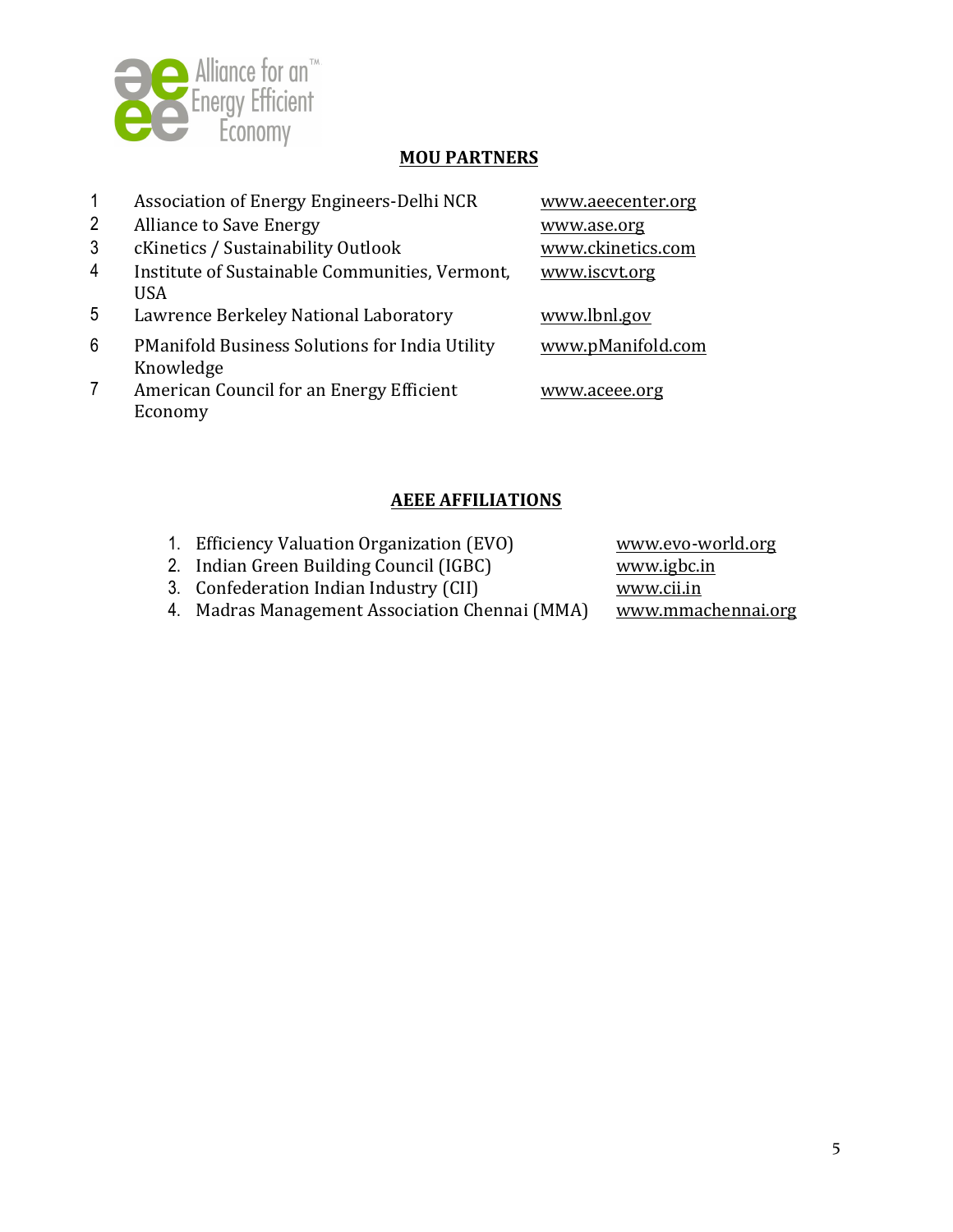

## **Executive Council 2014-15**

**Dr. Satish Kumar**  AEEE Chairperson Schneider Electric India

**Mr. Upendra Bhatt** AEEE Vice Chairperson cKinetics

**Mr. Ashish Rakheja** AEEE Treasurer **AECOM** India

#### **EC Members**

**Mr. Ranganath N Krishna**  AEEE Immediate Past Chairperson Grundfos Pumps India

## **Ms. Hema Hattangady**

AEEE First Chairperson Schneider-Electric /Conzerv India

**Mr. Shishir Joshipura** SKF Limited

**Mr. Mahesh Patankar** MPENSYSTEMS

Dr. **Koshy Cherail** Secretary of Executive Council **Mr. S Padmanaban** Strategic Energy, Water & Environment Expert (*past* Dir. USAID SARI/E)

**Mr. Milind Chittawar** See-Tech Solutions Private Ltd.

**Mr. Rajmohan Rangarajan** DESL Energy

**Mr. Devidas Kulkarni** Siemens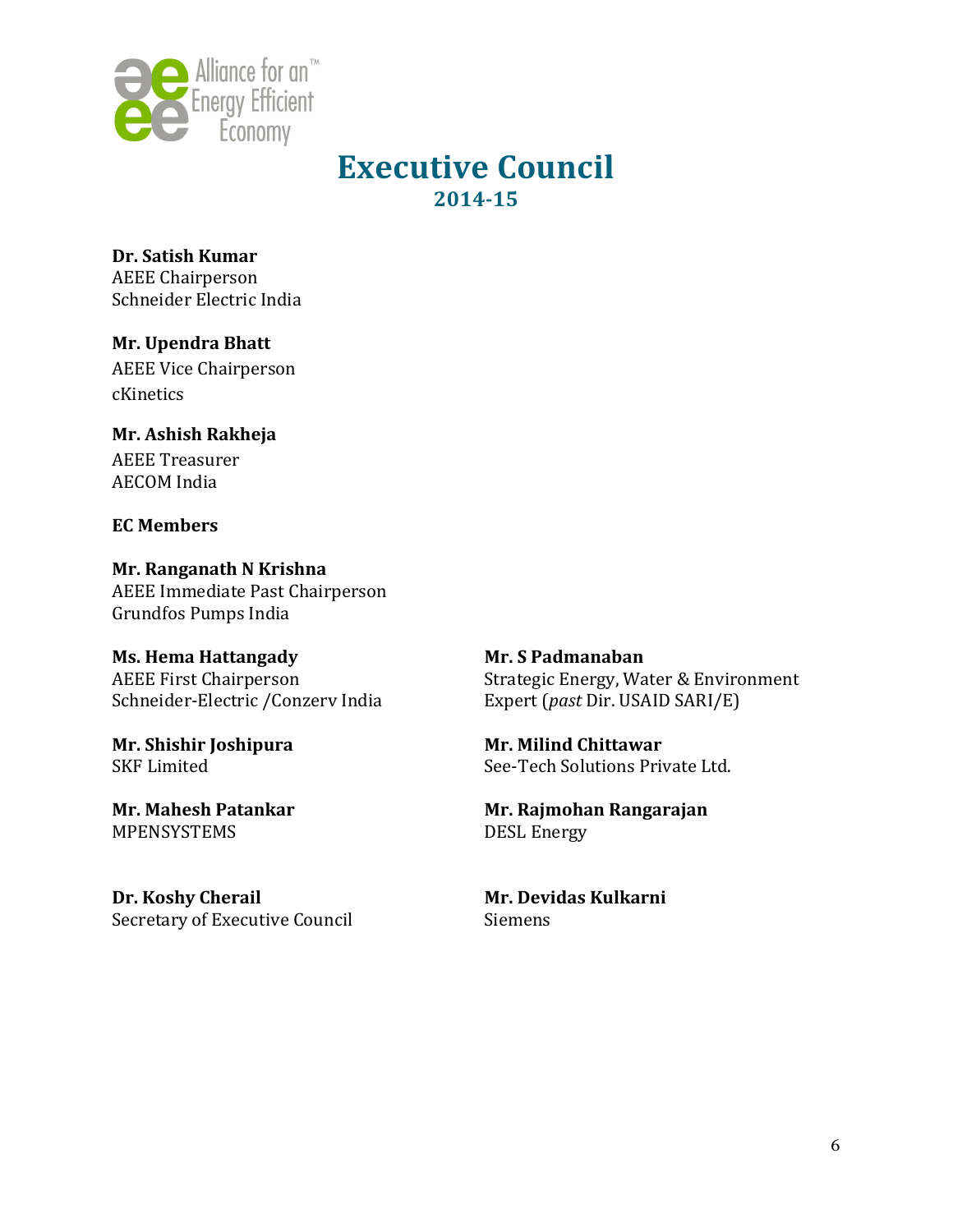

## **Activities and Member Engagement**

## **1. Training & Workshops**

AEEE trainings and workshops are designed to offer a full spectrum of technical energy efficiency knowledge and hands on industrial experience.

## *Certified Measurement and Verification Professional (CMVP)*

The 9th CMVP training and Exam was held in Delhi from 4-6 September, 2014. The 2.5-day training programme provided a robust understanding of International Performance Measurement and Verification Protocol (IPMVP), a worldwide M&V standard. The programme was organized by AEEE. IPVMP and the CMVP are proprietary of Efficiency Valuation Organization (EVO). AEEE is the international partner to EVO for South Asia, South East Asia and West Asia. The training was conducted by EVO-certified CMVP Trainers.

## **Stakeholder workshop of BEE rating of schemes for hospitals building**

On behalf of the Bureau of Energy Efficiency, Government of India, AEEE conducted Stakeholders Consultation workshop on "Energy Efficiency Star Labelling for Hospital: High priority in Government's 100-days Agenda" on 20 June 2014. The workshop was convened by Bureau of Energy Efficiency, Ministry of Power, Government of India and was organised by AEEE and supported by Shakti Sustainable Energy Foundation. The consultation called upon the stakeholders which included Facility and Building Managers from private and government hospitals, hospital associations, consultants and ESCOs working specifically in hospitals and buildings sector. The consultation aimed to disseminate information about the launch of star labelling program for the hospital by the government.

## *Conference cum exhibition on promoting energy efficiency and green energy in hospitality and healthcare industry*

PHD Chamber and Punjab Energy Development Agency (PEDA) in association with AEEE and Petroleum Conservation Research Association (PCRA) organized a conference on "Promoting Energy Efficiency and Green Energy in Hospitality and Healthcare Industry" on 18 July 2014. The event was organised to raise the level of awareness on reducing energy consumption and promoting energy efficiency among the hotel and hospital administrators & chief engineers. The programme also aimed to inspire them to implement energy conservation programme and install renewable energy systems in their facilities.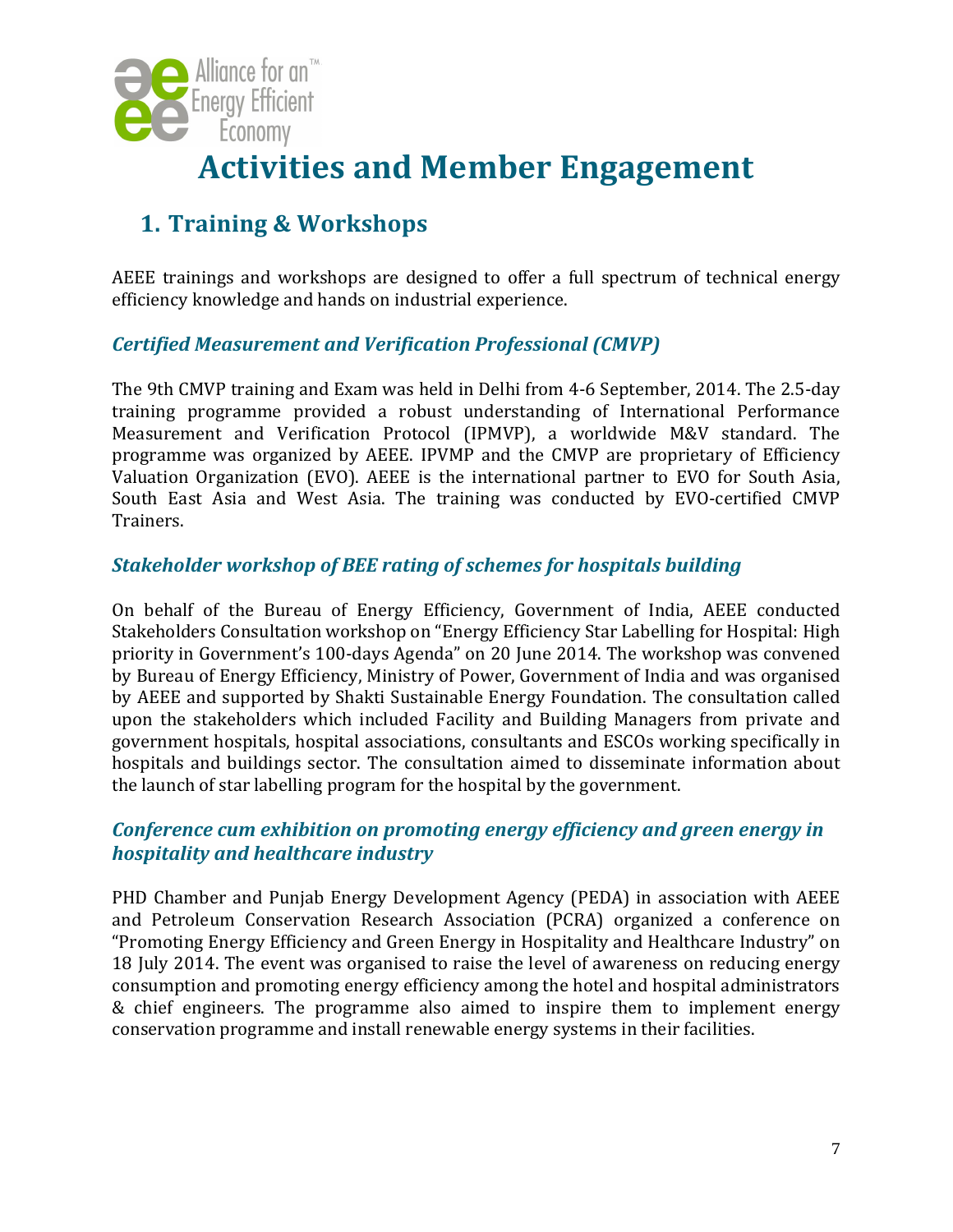

## *Model ESCO Contracts for Industry Energy Efficiency Projects*

AEEE organized the conference on "Developing ESCO Performance Contracts for Industrial Projects" on 25th July 2014. The conference brought together ESCOs, policy-makers, researchers and experts to overview and discussed the barriers faced in performance contracting, the reasons and potential solutions to foster the Indian ESCO market. The project was supported by Shakti Foundation

## *Chairman's visit to RENAC, Berlin*

September AEEE's Chairman's Dr Satish Kumar was invited by RENAC in Berlin, Germany for the event "Energy Efficiency - made in Germany" 30 September, 2014. He presented the policy scenario and business opportunities in India to the German's businesses and key government departments. The event was an opportunity for AEEE to develop partnership with German industry and businesses.

## *Revamp of AEEE website*

AEEE website was revamped and launched with new interactive features like member corner, EE news & announcements, upcoming events. The website is aimed to function as an energy efficient portal providing all energy efficiency market updates to the users.

## **2. Webinars**

AEEE webinars are convening platform to engage in dialogue with policy makers, associations, institutions and multilateral, bilateral organization for wider market transformation centred exclusively on energy efficiency in India.

The webinars on following topics were conducted:

- Challenges in ECBC Implementations in India by Professor Roshni Udyavar Yehuda, Rachna Sansad's Institute of Architecture.
- Webinar on Energy Efficiency Delegation from Germany by Mr Frank Hoffman, Indo German Chamber of Commerce and Ms. Simona Capobianchi, Renewable Energy Academy (RENAC).
- Utility-affiliated ESCOs: Types of Business Models and Learning from International Experience by Mr. Dilip Limaye, SRC Global Inc.
- Opportunities for financing ESCO projects by Dr. Bhaskar Natrajan, Deputy Chief of Party – Energy Efficiency, PACE-D TA Program and Mr. Arvind MT, Director, Amplebit Energy Mr MT Arvind.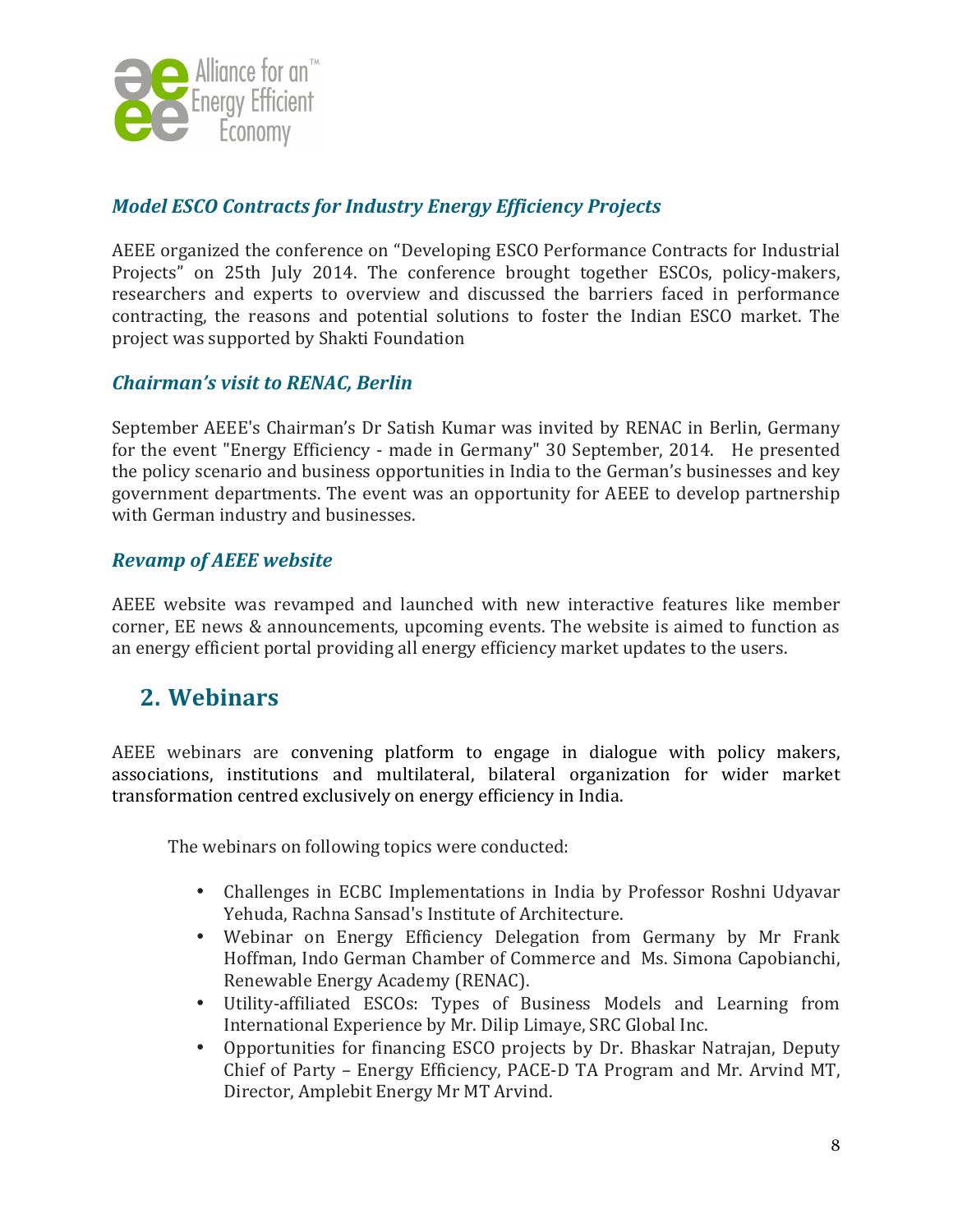

- Risk Mitigations of Energy Efficiency Projects by Dr. Bhaskar Natarajan, DCOP-EE, USAID PACE-D TA Program, Vineet Banthia, Wipro EcoEnergy and Mr. Mohan Iyer, Unidyne.
- Outlook for the second cycle of the Perform Achieve and Trade Scheme: Understanding the Designated Consumer Viewpoint by Ms. Roselin Dey, cKinetics.

## **3. Partnered Events**

AEEE partnered and had MoUs with the organizations like Alliance to Save Energy, Inter Solar and IESA to enables India's energy efficiency stakeholders to convene on a common platform to actively participate and support energy efficiency policy development.

## *India Energy Storage Alliance (IESA) 2014*

IESA 2014 was held in Delhi from 4th - 5th December. AEEE was the key partner to the Conference & Exhibition. The theme of the 2nd conference was "Re-Imagining India's Energy Infrastructure" and focused on various applications where energy storage and micro-grid technologies will help India leapfrog the energy infrastructure development.

#### *ckinetics Parivartan Awards 2014*

AEEE was an Industry Partner for the 4th Parivartan Sustainability Leadership Awards 2014. Parivartan Sustainability Leadership Awards 2014 aim to recognize and showcase efforts that shape conservation action, innovation and corporate leadership in sustainability.

## **Seminar on Energy Efficiency in the Process Industry Expert Presentations & Showcasing of German Technologies**

The Indo-German Chamber Commerce (IGCC) together with the Renewables Academy (RENAC) organized a delegation visit of German companies focusing on Energy Efficiency in the Industry. AEEE was partner to the "Seminar on Energy Efficiency in the Process Industry Expert Presentations & Showcasing of German Technologies", 18th November 2014, Pune.

## *Energy Efficiency Global forum 2014*

EE Global Forum 2014, took place in May 20-21, 2014 in Washington, D.C., was the leading international energy efficiency event, drawing hundreds of delegates to its Plenary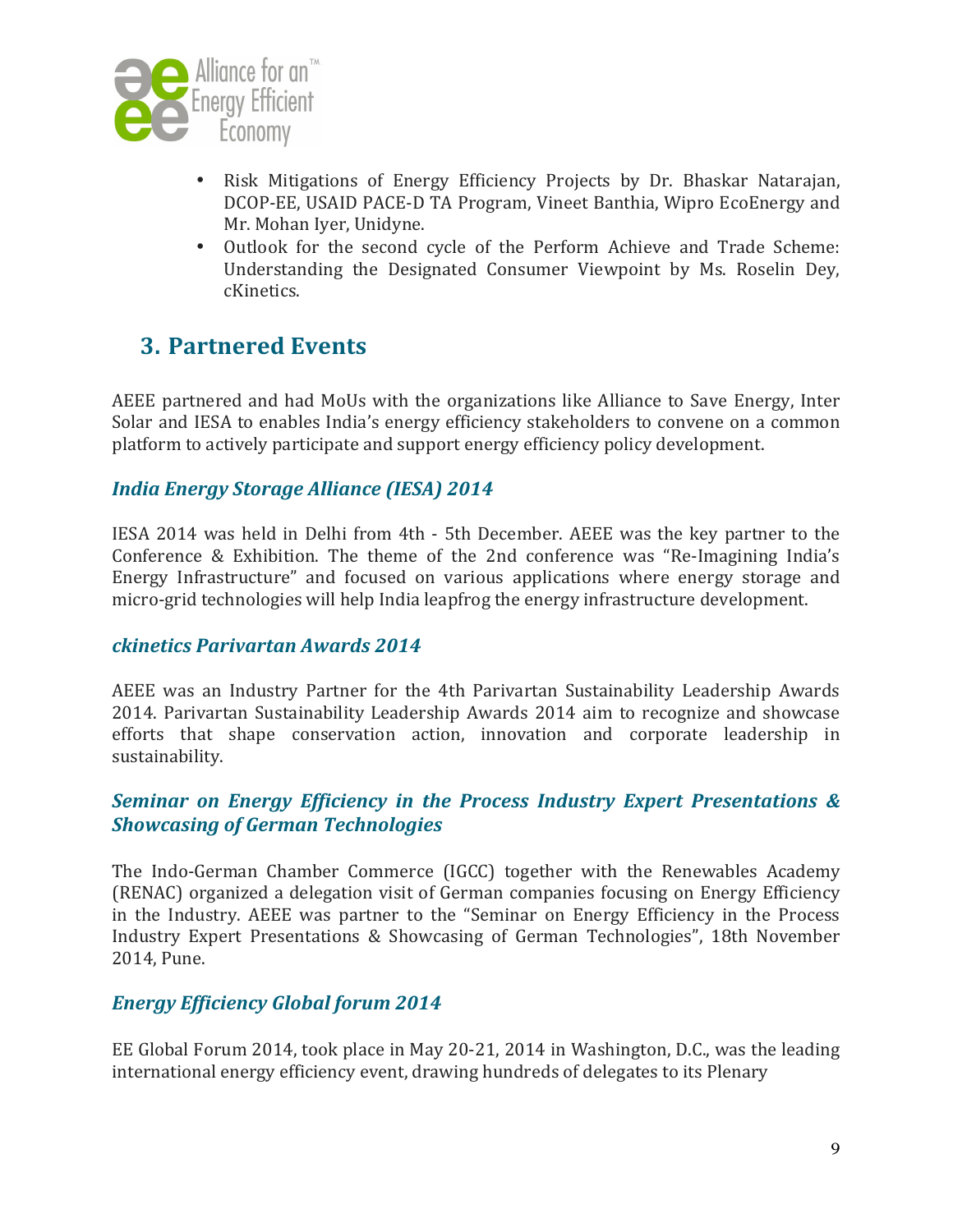

sessions. AEEE was partner to the EE Global Forum 2014. AEEE members were provided with an opportunity to join energy efficiency influencers from around the world for the robust debate, partnership-building, and idea-sharing needed to drive the next generation of energy efficiency.

## **InterSolar India Exhibition and Conference**

InterSolar India in partnership with AEEE conducted exhibition and conference for the solar industry. The event took place on November 18- 20, 2014 at Mumbai.

#### *Energising Gurgaon through Solar*

Gurgaon First conducted a workshop Energising Gurgaon through Solar on 25 February 2015, that aims to help Gurgaon improve its sustainability quotient and reduce its pollution levels through adoption of solar energy. AEEE was an Energy Efficiency partner for the event

## Launch of PAT Market Brief: Outlook for the second cycle of the PAT Scheme: *Understanding the DC Viewpoint*

Sustainability Outlook and Alliance for an Energy Efficient Economy (AEEE) have compiled Market Brief to capture; Impact of operationalizing the PAT Scheme from the perspective of Designated Consumers (DCs) with a sectoral deep dive on pulp and paper, cement, iron and steel sectors. The brief also covered outlook for the second cycle of PAT from DC perspective with a focus on using Energy Saving Certificates (ESCerts) to build an internal business case. Over the next few months, AEEE and Sustainability Outlook are working together to highlight and address the resource efficiency challenges being faced by the Indian industry.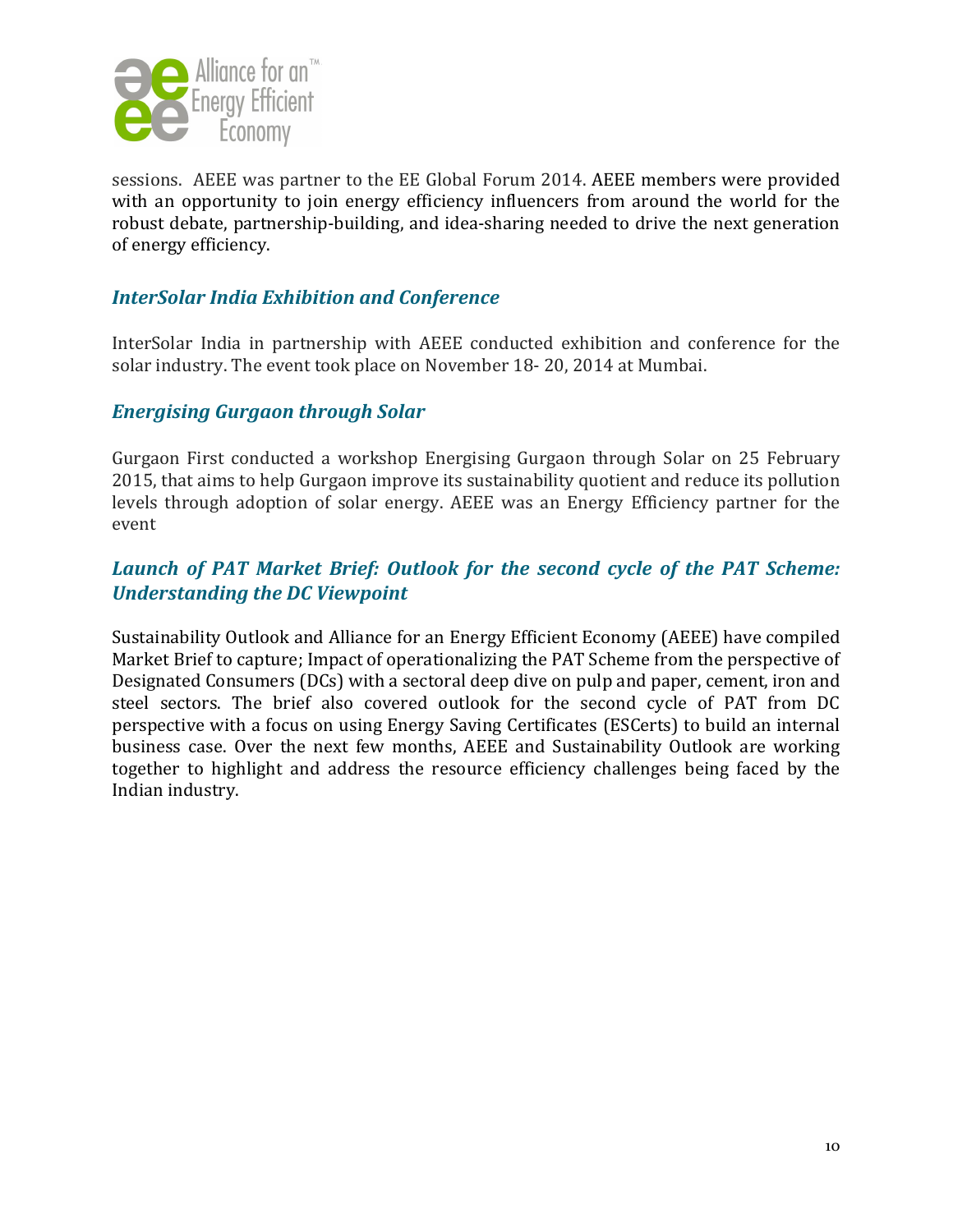

## **Projects at AEEE**

## *Market Assessment for Partial Risk Guarantee Fund & Venture Capital Fund for Energy Efficiency*

The Government of India (GOI) provides for two fiscal instruments, the Partial Risk Guarantee Fund and Venture Capital for Energy Efficiency for increasing access to EE financing in the country. Alliance for an Energy Efficient Economy (AEEE) with support from the Partnership to Advance Clean Energy - Deployment Technical Assistance (PACE-D TA) carried out a market assessment to assess the responses to the above schemes. The objective of this assignment was to identify a pipeline of projects based on data as is available with ESCOs, for PRGFEE and VCFEE and identify potential issues that ESCOs see as constraining the growth of the industry. The study was carried out with the broad objective of assisting BEE and other relevant Indian policymakers, and provides inputs to the existing fiscal instruments - PRGFEE and VCFEE.

## **Developed Model ESCO Contracts EPC for Industry Energy Efficiency Projects**

To foster the development of the ESCO Industry, AEEE has developed a set of documents a standard Energy Performance Contract (EPC) document and a Measurement & Verification template. The project was supported by Shakti Sustainable Energy Foundation (SSEF). The aim of this standard performance contract is to provide a consistent basis to negotiate an energy performance contract between the customer and the ESCO. The document provides a mechanism intended to cover the rights and obligations of both parties for implementing an energy performance contract. The M&V planning template has been developed to assist M&V planners incorporate the various design elements.

AEEE has worked on some key areas by assisting ESCOs through capacity building, preparation of agreements and assisting in third party financing, as per the requirements of the project. The report developed by AEEE builds on and summarizes the first results of ESCO projects, both on going and completed. It gives a step-wise methodology for developing performance contracts, highlighting key challenges and barriers for EPC contracting and how these issues can be addressed; by running through the project development process, and showcasing examples and tips in the preparation of successful performance contract documents.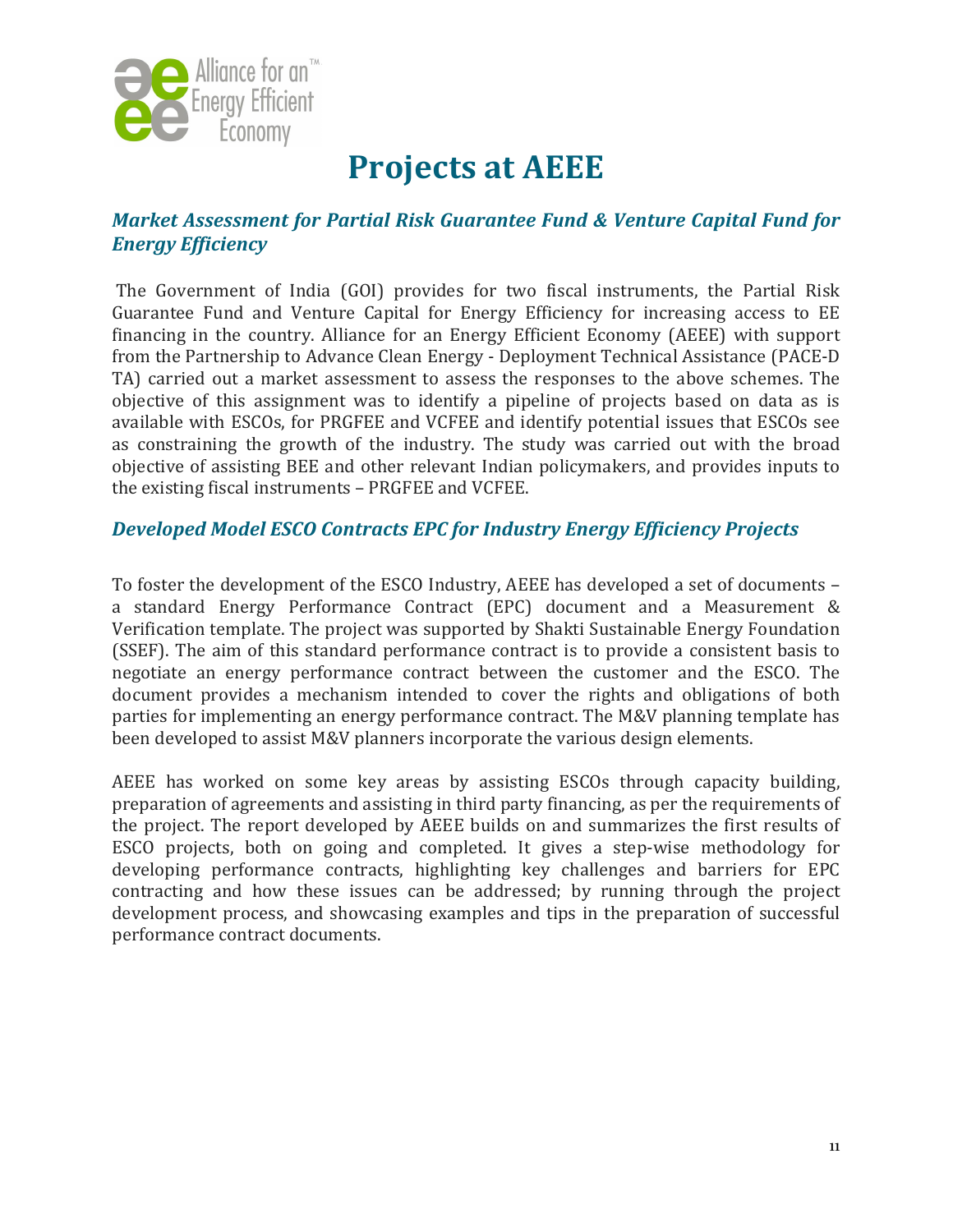

## **Business model for Utility-Affiliated ESCOs**

AEEE developed a framework business plan for utilities to enter into affiliation with energy service companies in India. The project was supported by Shakti Sustainable Energy Foundation. It provides guidance on different components of a business plan, such as market analysis, product outline, organization  $\&$  management, marketing strategies, funding sources, and financial planning. The project aimed to develop a business model for power utilities or distribution companies (DISCOMs) to operate an ESCO under its jurisdiction or for a utility provider to work with an ESCO to provide energy efficiency services in the utility's jurisdiction.

Under this project, AEEE explored and developed a business plan for utility-affiliated ESCOs in India. The utility-owned ESCO concept is more established in countries like the United States and China. The motivation for utilities to establish ESCO subsidiaries in these countries varies compared to that in India.

## *Evaluating Market Response to Appliances Standards and Labelling (S&L) Programme*

The study conducted by AEEE evaluates the performance of the S&L programme by assessing the market penetration of a few selected appliances and equipment notified under BEE's S&L Programme. The project was supported by Shakti Sustainable Energy Foundation. It analysed the gaps and barriers impacting the adoption of the S&L programme, and provided recommendations to improve the adoption of the S&L programme. The long-term goal of this study is to assist policy makers to identify strategies for maximizing the benefits from the S&L programme.

## **Developing Incentive Package for Scaling-up the S&L Markets for 5-star rated** *Appliances and Equipment in India*

The project is supported by Shakti Sustainable Energy Foundation. The objective of this study is to develop recommendations for accelerating India's S&L programme by identifying an incentive framework that can catalyse larger market transformation for higher star-labelled appliances and products, using Renewable Energy sector as an example. The report is being compiled after taking inputs from various stakeholders.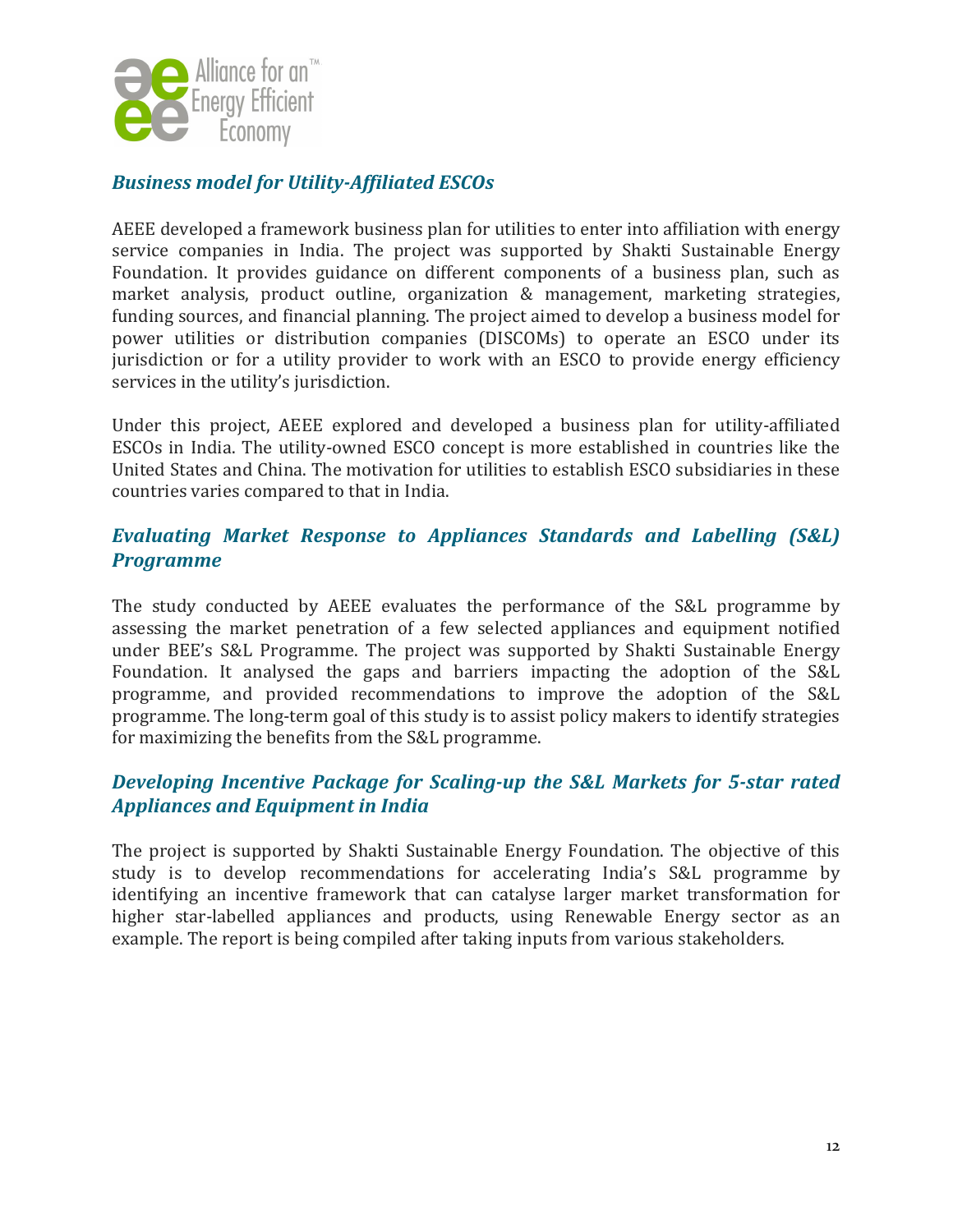

## *Application Guide for M&V in Street Lighting*

The M&V Application Guide for Street Lighting Projects has been developed to aid urban local bodies and project developers in implementing energy efficiency projects for street lighting. It was developed while taking into account the current street lighting scenario in India, and more specifically, the gaps in M&V for energy efficiency projects in street lighting. The project was supported by International Institute for Energy Conservation (IIEC), Energy Efficiency Services limited (EESL) and World Bank. The final report is being revised after taking the feedback from the stakeholders.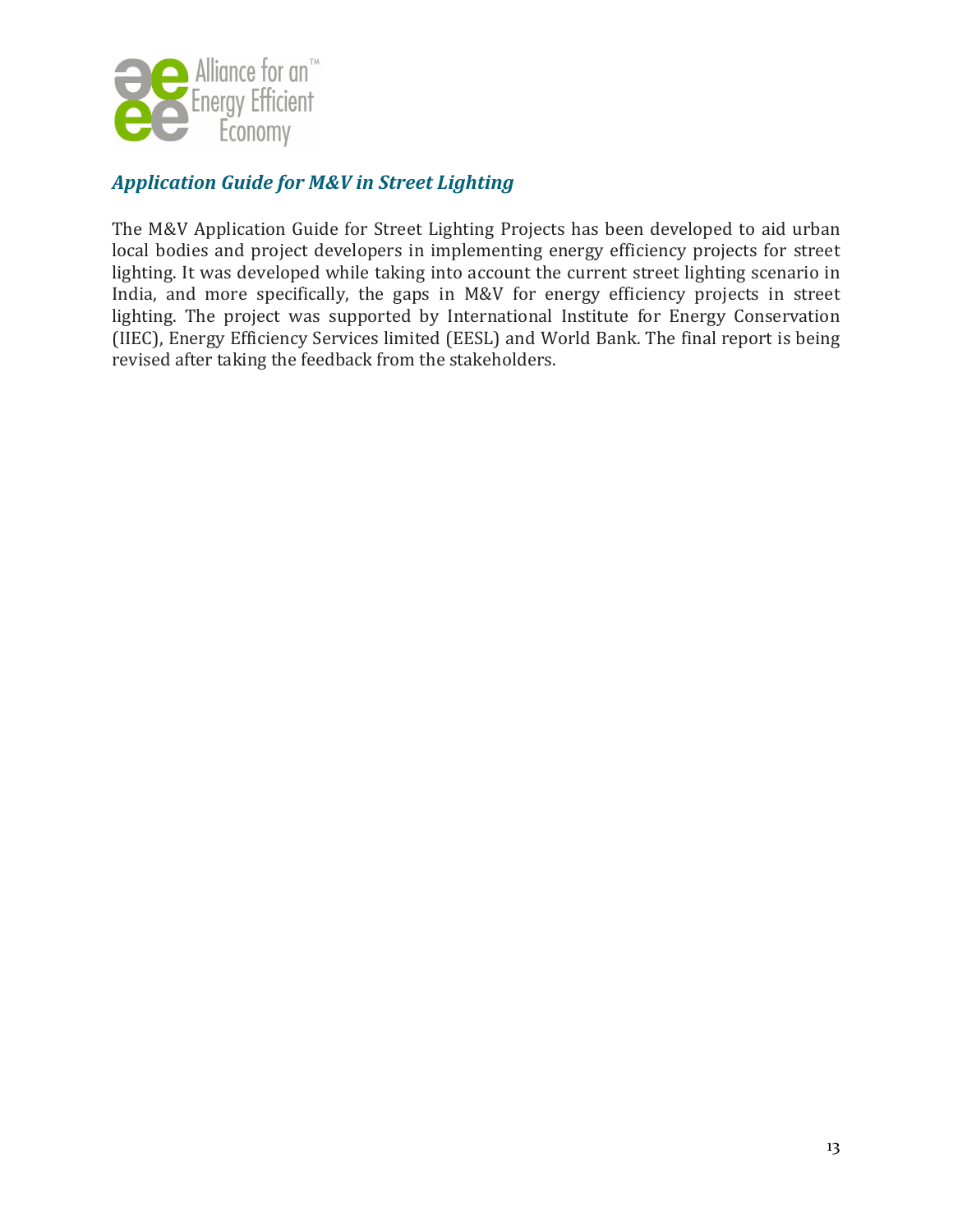

## **AEEE Secretariat 2014-15**

The AEEE Secretariat is headed by Dr Koshy Cherail. The core team and ex-staff is listed below who had been the part of the project and activities at AEEE.

Core Team at AEEE

Dr. Koshy Cherail, President Ms. Sangeeta Mathew, Programme Manager Ms. Aastha Kukreti, Manager- Advocacy & Outreach Mr. Bhairav Sharma, Executive Officer

Staff prior 31 December 2014

Mr. Ramesh Bhatia Ms. Reshmi Vasudevan Mr. Ashwin Jayaram Mr. Vishal Goyal Mr. Vijay Vishawnathan